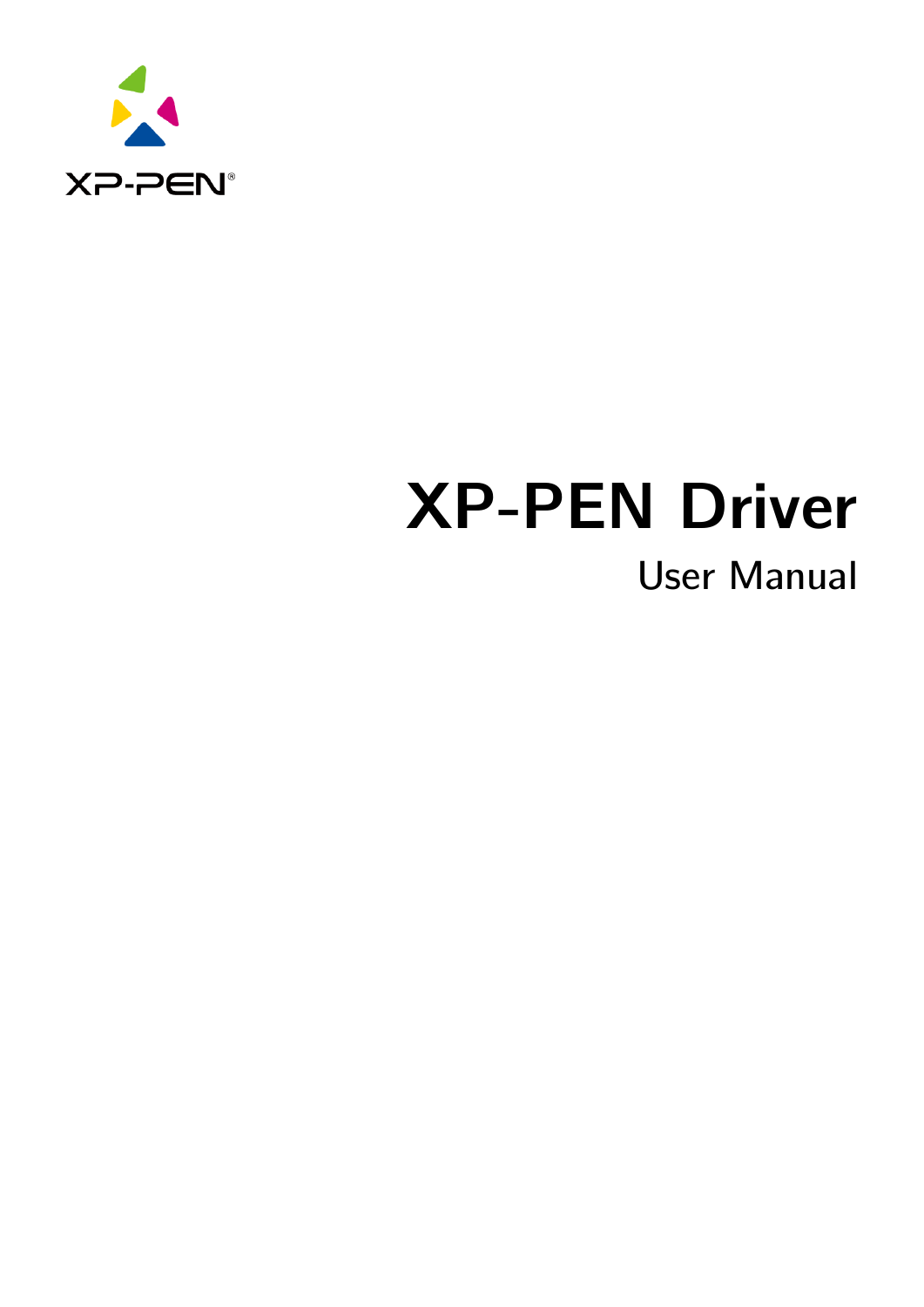

# **I. Connection**

Please follow the quick guide that came with your pen tablet to connect your device.

# **II. Support system**

Windows 7/8/10, Mac OS X 10.10 or later

Certain products support Android 6.0 or later, see Table 1 for details ([https://www.xp](https://www.xp-pen.com/topic/onAndroid.html)[pen.com/topic/onAndroid.html](https://www.xp-pen.com/topic/onAndroid.html))

Certain products support Chrome OS 88 or later, see Table 2 for details ([https://www.xp](https://www.xp-pen.com/topic/onChromeOS.html)[pen.com/topic/onChromeOS.html](https://www.xp-pen.com/topic/onChromeOS.html))

# **III. Download**

Please download the corresponding driver according to the model from the XP-PEN official website (https://www.xp-pen.com).

# **IV. Installation**

After downloading is completed, please unzip the folder and operate the ".exe" file (Windows) or ".dmg" (Mac) file, and then follow the prompts until installation is completed.

#### **Notes:**

- 1. Before installation, please temporarily close the antivirus software and firewall, and all opened software.
- 2. If other drivers have been installed on the computer, please uninstall them first.
- 3. It is recommended to restart the computer after installation is completed.

# **V. Introduction to Driver**

After the driver is installed, connect your device to your computer, and then open the driver to start customizing your device.

#### **Notes:**

This document describes all the functions of the driver, but the functions in the actual use process will vary due to different connected devices. Please refer to the device you actually used for specific functions.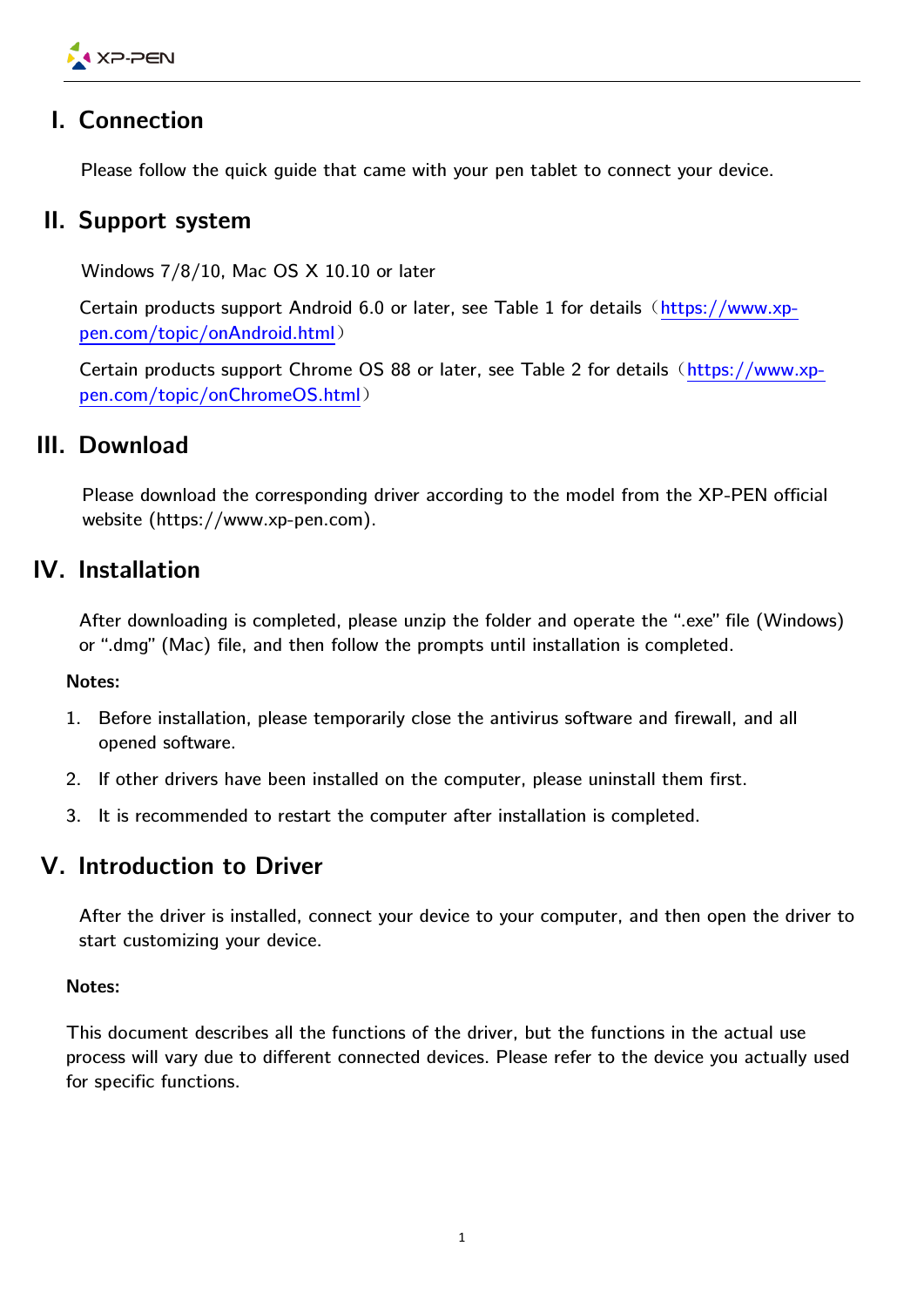

#### **Store configuration:**

If you need to make the changed configuration still valid when you use it next time after exiting the driver, please click the "OK" button on the left side of the driver interface to save the settings after changing the configuration. If the settings are successfully saved, the prompt "Configuration saved successfully" will be given; otherwise, the changed configuration will be valid only when it is currently used.

#### **1. Work area**

# 1.1 Screen

| Screen                                                                        | Pen Tablet / Pen Display |                 |
|-------------------------------------------------------------------------------|--------------------------|-----------------|
| All monitor(0,0,1920,1080)                                                    | $\checkmark$             | Set full screen |
| X<br>v<br>W<br>▲<br>٠<br>1920<br>0<br>$\mathbf 0$<br>$\overline{\phantom{a}}$ | н<br>÷<br>1080<br>v      |                 |
| Show display number                                                           |                          | Set screen area |

If multiple monitors are used in duplicate mode (i.e. All monitors display the same picture), the work area of the device will be mapped to all monitors. When the pen moves in the work area, the cursor on all monitors will move at the same time.

If multiple monitors are used in extended mode, it is necessary to select the work area of the device on the driver interface to map to the corresponding monitor.

The driver provides three modes to set the display area of the screen:

- (1) Set full screen: Set the screen area of the selected monitor to the maximum.
- (2) Set screen area: Use the mouse to manually set the display area of the screen. Click the first position (top left) of the display area of the screen with the mouse, and then click the second position (bottom right).
- (3) Customize: Manually enter coordinates in the corresponding input boxes below X, Y, W and H to customize the size of the display area of the screen, or use the mouse to drag on the screen icon of the driver interface to adjust the display area of the screen.

#### **Show display number:**

Identify all connected monitors, and numeric identifiers will be displayed in the lower left corner of each monitor.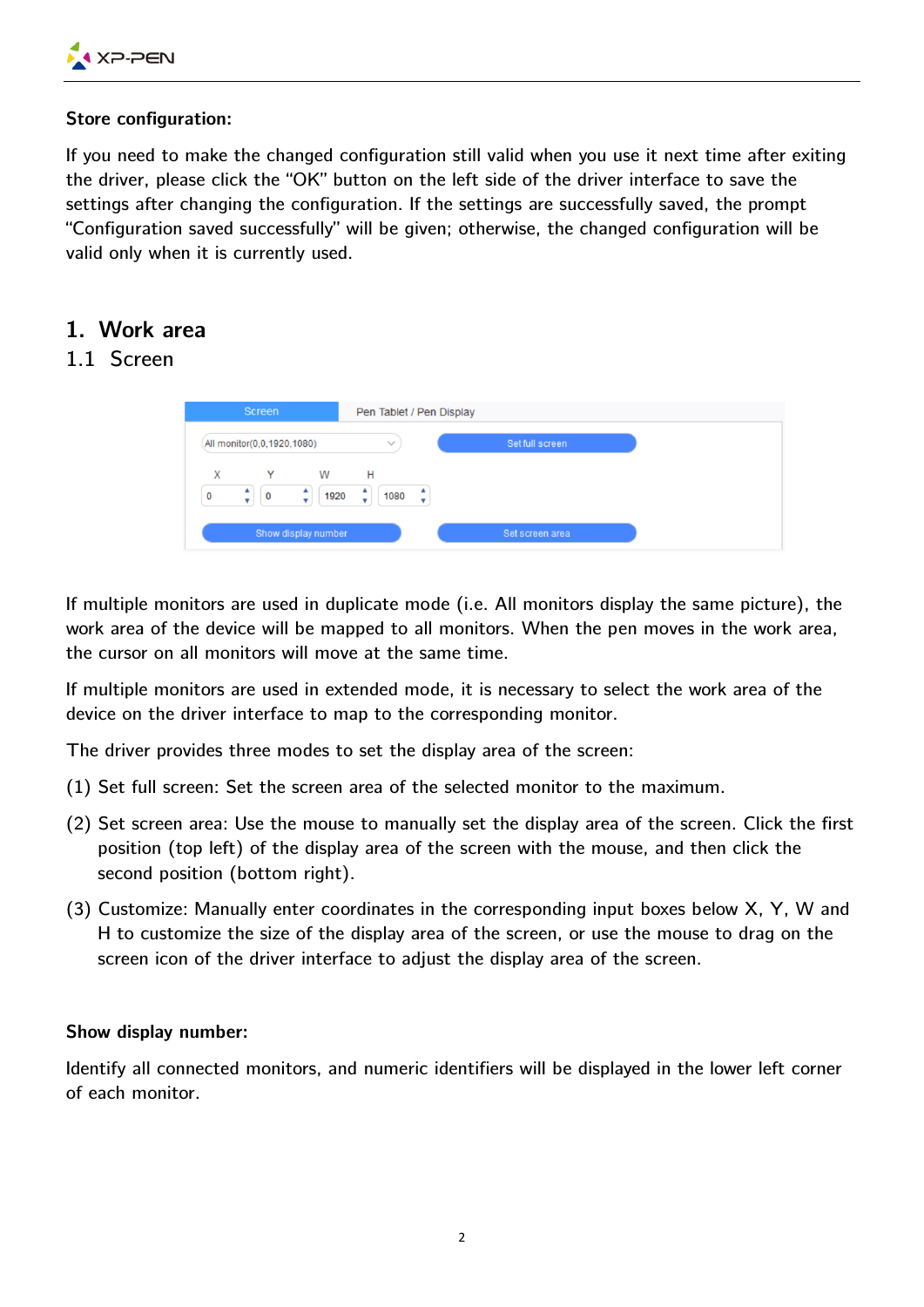

# 1.2 Pen tablet/Pen display



Set any part of the work area of the device to be mapped as the display area of the screen. The driver provides four modes for selection:

- (1) Full tablet area: Maximize the work area of the device.
- (2) Tablet proportion: Scale the work area of the device and your screen in equal proportions.
- (3) Set tablet area: Use the stylus to click the "upper left corner" position and the "lower right corner" position on the tablet to select the work area of the device.
- (4) Customize: Manually enter coordinates in the corresponding input boxes below X, Y, W and H to determine the size of the work area of the device, or use the stylus to drag on the device icon on the driver interface to set the size of the work area.

#### **Rotation setting:**

You may set the device to 0°, 90°, 180° & 270°. After finishing settings, you also need to rotate the device to the corresponding direction.

**Left-handed mode: Rotating 180°.**

# **2. Application**

After selecting the application, set the function you want for this application.

Application:



- a. Click the "+" on the top right of the application bar to open the application selection interface.
- b. Select application to be added from the running program or click the "browse" button to add from the installed application; after the application is selected, the path of the selected application will be displayed at the bottom.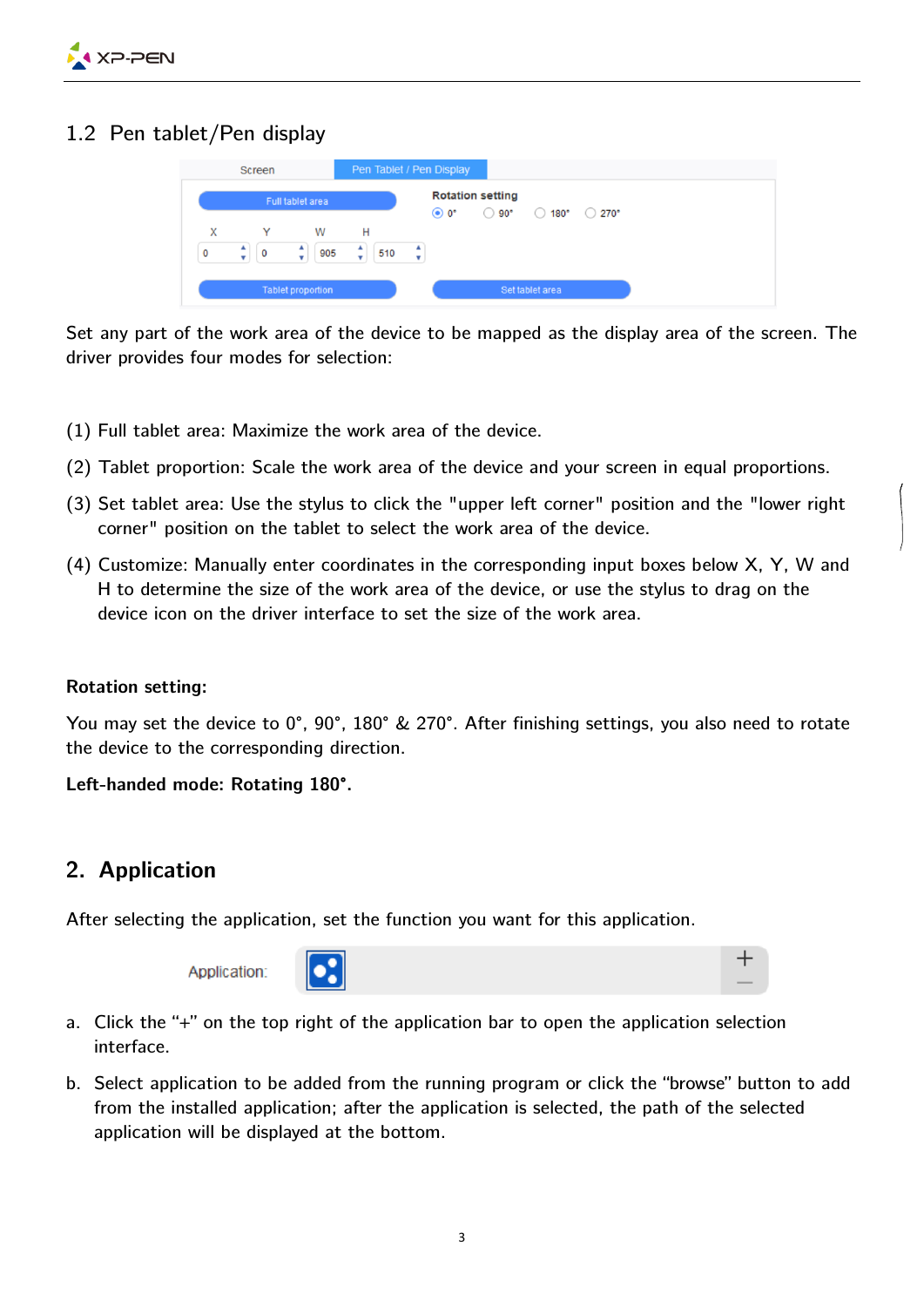

|                             | Select application   |  |               |  |
|-----------------------------|----------------------|--|---------------|--|
|                             | Running applications |  |               |  |
| explorer.exe                |                      |  |               |  |
| igfxEMN.exe                 |                      |  |               |  |
| StartMenuExperienceHost.exe |                      |  |               |  |
| Wacom_TabletUser.exe        |                      |  |               |  |
| RuntimeBroker exe           |                      |  |               |  |
| SearchUI exe                |                      |  |               |  |
| SkypeBackgroundHost.exe     |                      |  |               |  |
|                             |                      |  | <b>Browse</b> |  |
|                             |                      |  |               |  |
| Select application path     |                      |  |               |  |
| C:/Windows/explorer.exe     |                      |  |               |  |

c. Click the "OK" button at the bottom of the interface, and the application just selected will be added to the application bar.

# **3. Pen settings**

| Pen/Eraser         |  |
|--------------------|--|
|                    |  |
| <b>Right click</b> |  |
| <b>Right click</b> |  |
| Customize          |  |

#### **Pen keys:**

Set functions of the pen keys here. You may click the drop-down menu to use "Customize" to do so.

#### **Notes:**

When the pen is within the working range of the device, singly click the key to switch the pen or eraser mode. After switching the mode, the current mode will be displayed at the bottom of your screen.

Selecting "Use mouse control" and "Input from keyboard" in the "Customize" function allows you to customize functions of the combination keys.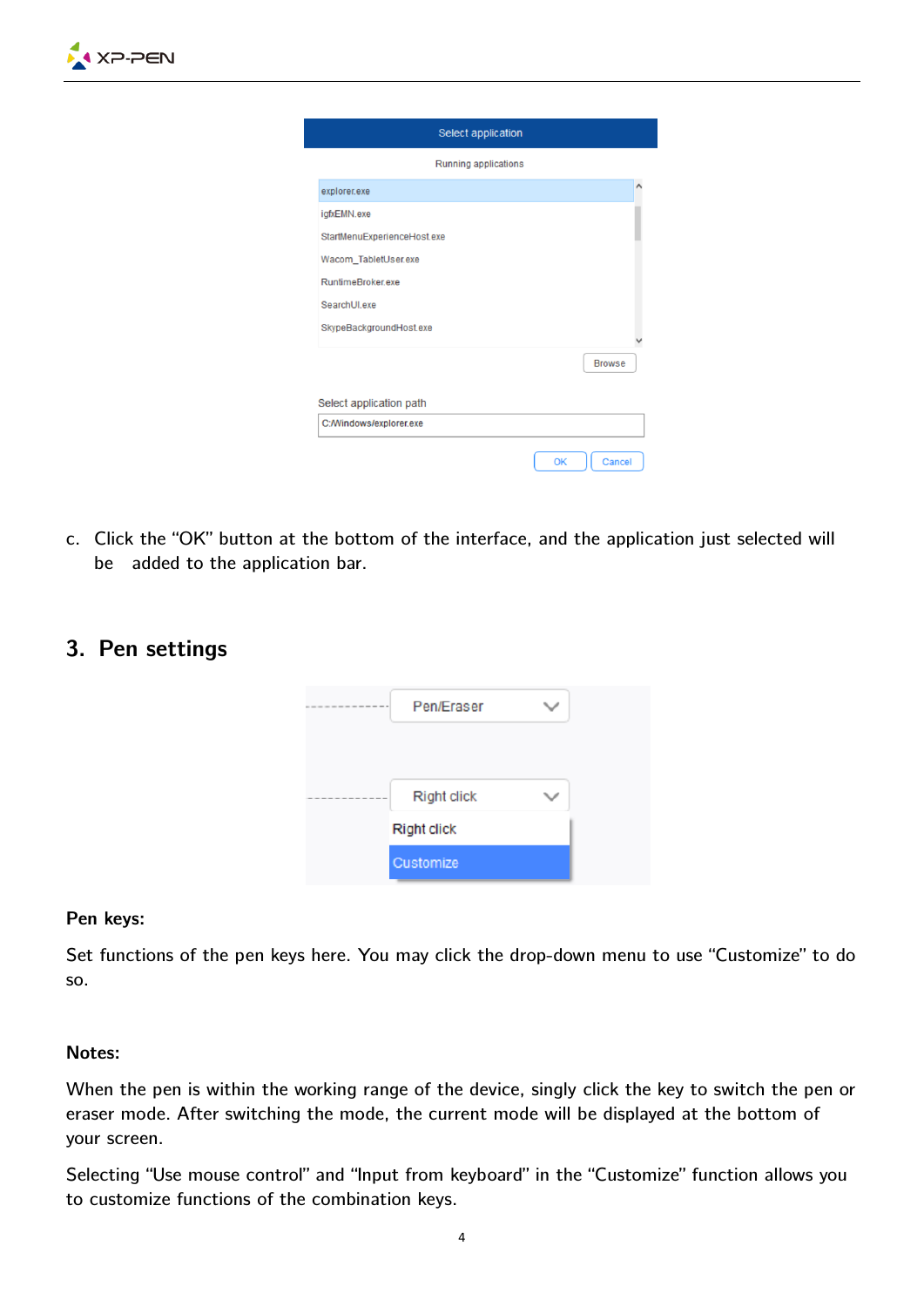

#### **Use mouse control:**

You may configure mouse controls and keyboard keys here. With the "Shift" and "Left click" selected, shortcut actions are enabled in software that supports such combination key.

| Shortcut keys            |   |                                       |               |
|--------------------------|---|---------------------------------------|---------------|
| $\vee$ Use mouse control |   | Input from keyboard (up to 20 groups) |               |
| [Left click]             |   | [Shift]+[Left click]                  | Clear         |
| [Right click]            |   |                                       | <b>Delete</b> |
| <b>Middle clickl</b>     | v |                                       |               |

#### **Input from the keyboard:**

You may configure keyboard shortcuts here, for example, set it as "Alt+A" in 3D MAX software, and alignment tool can be used.

| Shortcut keys        |               |                                       |               |
|----------------------|---------------|---------------------------------------|---------------|
| Use mouse control    |               | Input from keyboard (up to 20 groups) |               |
| [Left click]         |               | $Alt+A$                               | Clear         |
| [Right click]        |               |                                       | <b>Delete</b> |
| <b>Middle clickl</b> | $\mathcal{Q}$ |                                       |               |

You may set multiple sets of keyboard shortcuts here. When you press the button on the pen, all the shortcut functions you set will run again.

The functions displayed in the red box will be different upon different devices.

| Other              |                        |
|--------------------|------------------------|
| <b>Disable</b>     | ⊙ Pen/Eraser           |
| Show control panel | Switch roller function |
| Switch monitor     | Switch touch function  |
| Precision mode     | Switch trackPad mode   |

#### **Precision mode:**

Precision mode is to limit the work area of the device to a small area. This function may allow you to make more detailed drawings for some areas.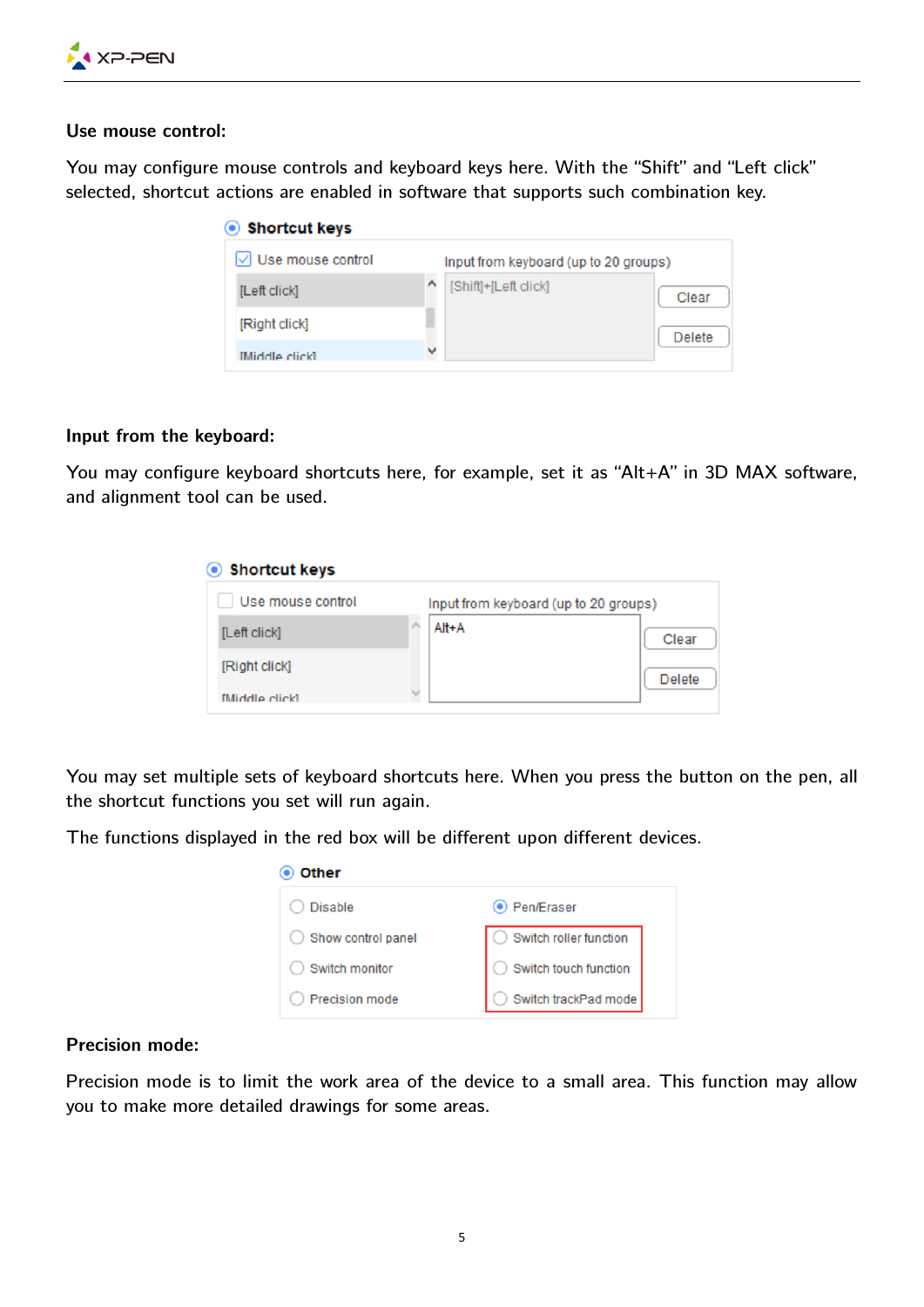

#### **Pressure adjustment**:

The sensitivity of pressure can be adjusted by adjusting the "output" and "pen pressure" curve or moving the slider on the progress bar.

Current pressure can test your current pen pressure.



#### **Mouse mode**:

The mouse uses the absolute mode by default. Check this to use the relative mode. After selecting it, you can adjust the speed of the cursor.

Absolute coordinate (pen mode): This is the standard freehand drawing mode. Absolute coordinate is to scale down the display area of your screen to the work area of the tablet.

Relative coordinate (mouse mode): The operation method of this mode is the same as that of a normal mouse.



#### **Windows Ink**:

Some drawing software can support Windows Ink pen pressure, and you can select or cancel "Windows Ink" to open or close this function.

# **4. Shortcut keys**

To use the shortcut key of the device, set the input method to English mode. Setting to another mode may not function correctly.

The shortcut key of the device is the command key of Photoshop as the default value. You can customize shortcut keys according to your personal needs. Different devices have different number of shortcut keys.

If the device has a roller or a touch, it is recommended that you set one of the shortcut keys to "Switch Ring function" (if applicable), so that to switch roller or touch control function.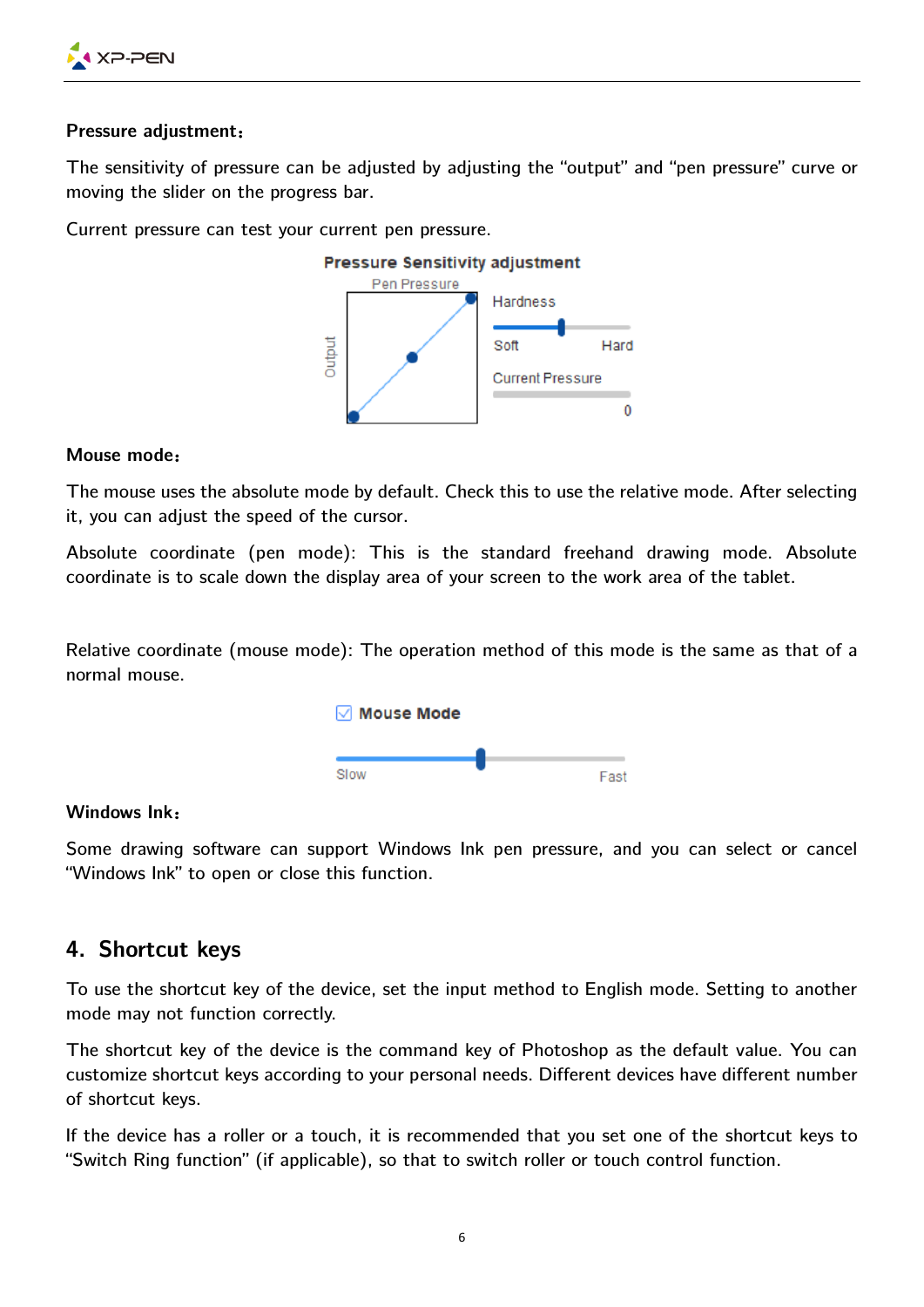

#### **Customize shortcut key:**

Select "Customize" from the drop-down menu to customize the function of each shortcut key. The setting steps are the same as those of pen keys (see 3. Pen settings).

| K1: B Keyboard key B | $\checkmark$ | K3: Alt Eyedropper  | $\checkmark$ | K5: Ctrl+S Save | $\checkmark$ | K7: Show control panel            | $\checkmark$ |
|----------------------|--------------|---------------------|--------------|-----------------|--------------|-----------------------------------|--------------|
| K2: E Eraser         | $\checkmark$ | K4: Space Hand tool | $\checkmark$ | K6: Ctrl+Z Undo |              | K8: Switch roller function $\vee$ |              |

# **5. Roller/Touch**

## 5.1 Roller

Select the function you want to use from the default four groups of functions. You can customize or set this function to invalid.

#### **Customize**:

In the custom settings, you can set KL and KR to corresponding key combinations and use custom naming.

| Roller shortcut key settings<br>x |                                                                                   |  |  |  |  |  |  |
|-----------------------------------|-----------------------------------------------------------------------------------|--|--|--|--|--|--|
|                                   | First select KL or KR with mouse click. Then input the shortcut key with keyboard |  |  |  |  |  |  |
| $Ctrl +=$<br>KL                   |                                                                                   |  |  |  |  |  |  |
| $Ctrl + -$<br>KR.                 |                                                                                   |  |  |  |  |  |  |
|                                   | Clear<br>Delete                                                                   |  |  |  |  |  |  |
| Customised name                   |                                                                                   |  |  |  |  |  |  |
| $Ctrl += CtrI + -$                |                                                                                   |  |  |  |  |  |  |
|                                   | OK<br>Cancel                                                                      |  |  |  |  |  |  |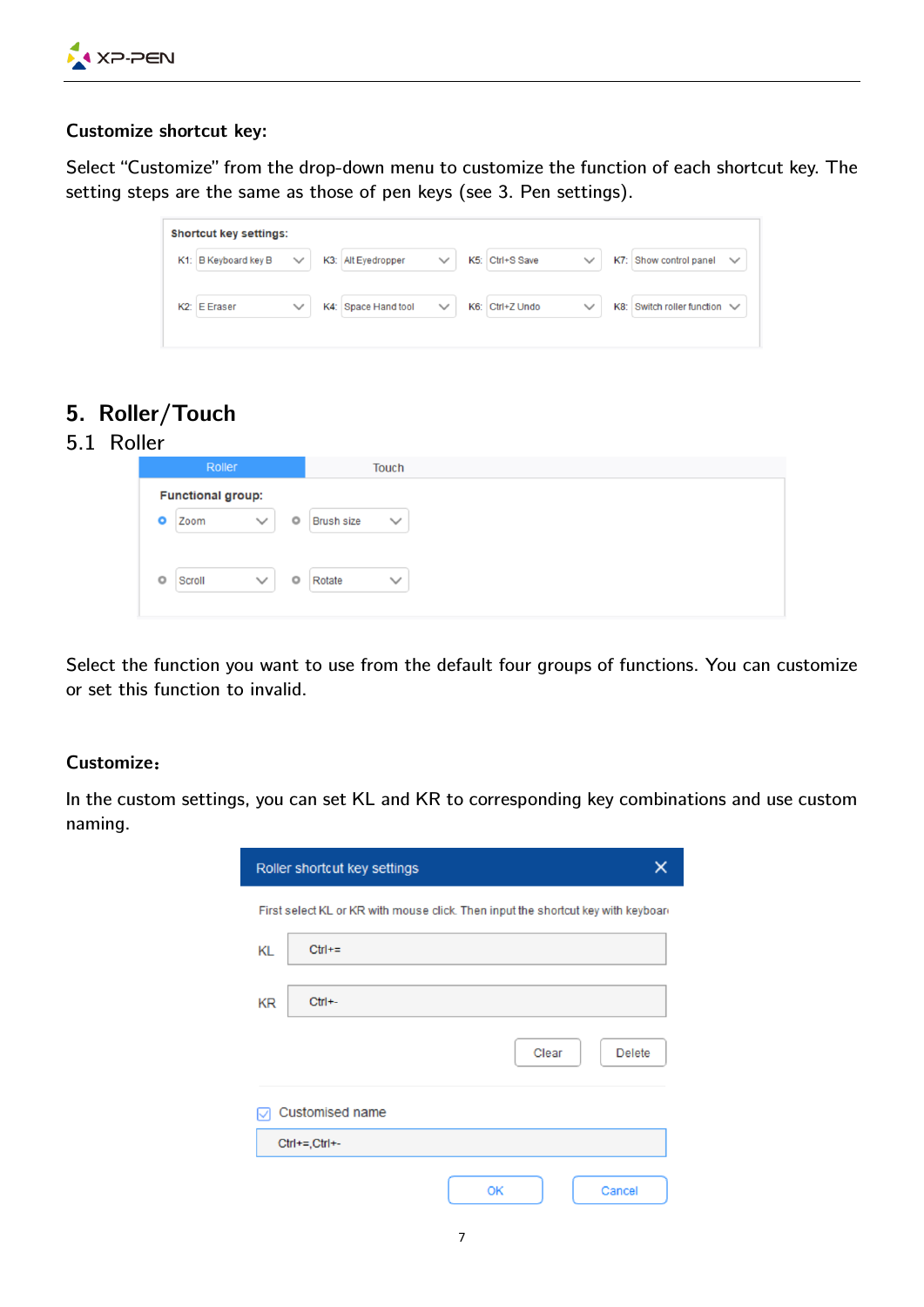

# 5.2 Touch

You can set the touch to "Mouse Mode" or "Roller Mode".

#### **Roller mode:**

The setting procedure is the same as that of the roller (see 5.1 Roller).

#### **Mouse mode**:

You can use the touch as a mouse.

| Roller  |                    | Touch        |         |              |              |                                 |
|---------|--------------------|--------------|---------|--------------|--------------|---------------------------------|
| 〔 〕     | <b>Roller mode</b> |              |         | ◉ Mouse mode |              | <b>Lighting brightness</b><br>L |
| $\circ$ | Rotate             | $\checkmark$ | $\circ$ | Scroll       | $\checkmark$ |                                 |
| $\circ$ | <b>Brush size</b>  | $\checkmark$ | $\circ$ | Zoom         | $\checkmark$ |                                 |

# **6. Settings**

|                                          | O)                                      |  |
|------------------------------------------|-----------------------------------------|--|
| Disable shortcut key<br>Disable pressure | Disable message<br>Disable tilt         |  |
| Import config                            | Diagnostic tool<br><b>Export config</b> |  |

#### **Disable shortcut key:**

Check this function to close functions of all shortcut keys.

#### **Disable message:**

When using the shortcut keys, no prompt message will be displayed at the bottom of the screen.

#### **Disable pressure:**

After checking this function, you will not feel the pressure of the stylus when using the stylus.